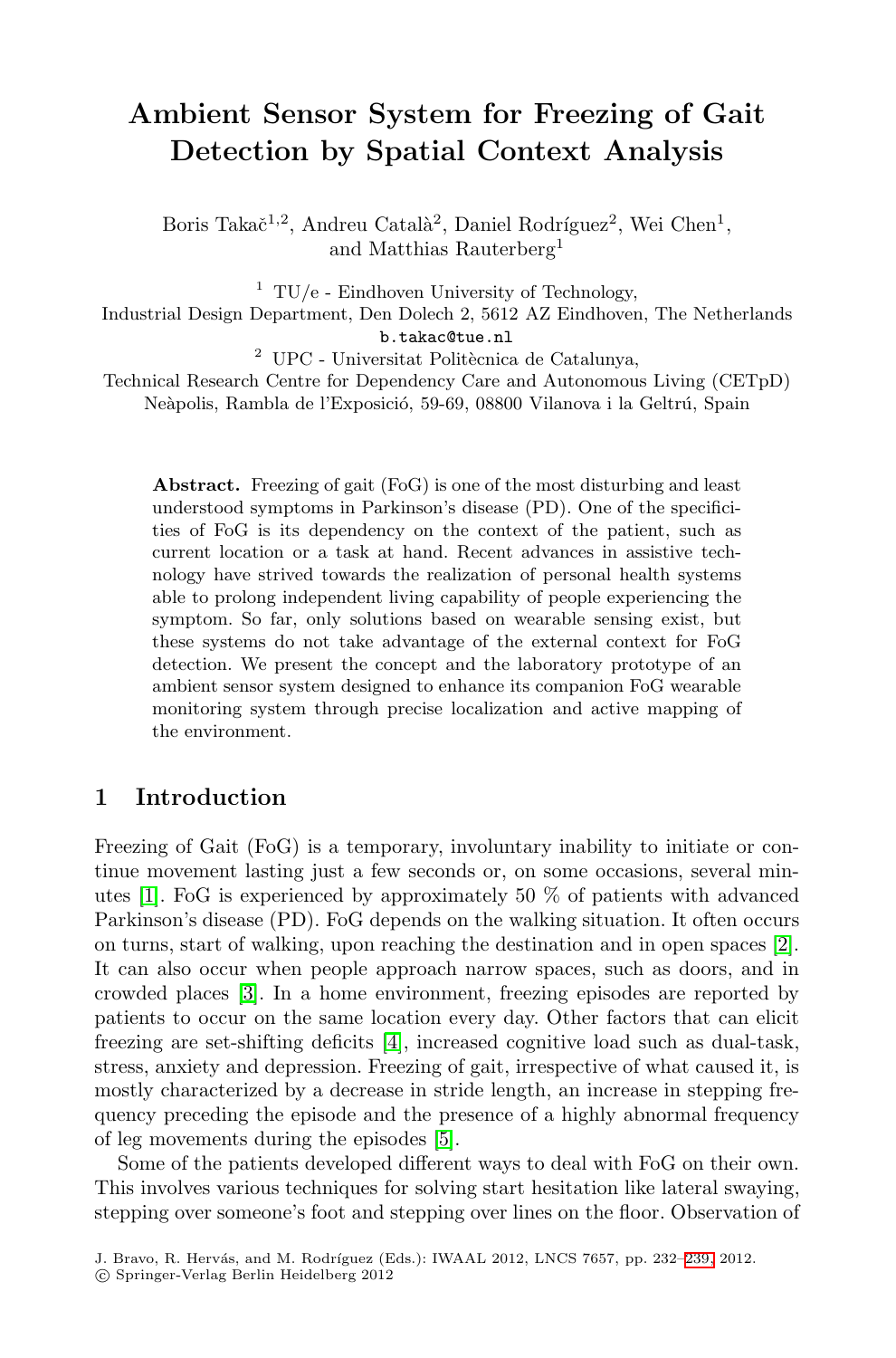these techniques led to the research of cueing. Evidence was found that external "cues" (visual, auditory) may be able to compensate for the defective internal "cueing system" for initiating and maintaining movement, usually facilitated by dopamine [6]. Freezing episode can happen suddenly, particularly when walking, whic[h m](#page-7-4)akes it one of the main causes of falls in PD. Bigger risk of falling causes people to lose their independence [7], aggravates activities of daily living (ADLs) and can have substantial impact on their quality of life.

The research of cueing techniques lead to the development of a few commercial products intended to help patients to improve their gait performance (laser cane, PD Glasses, GaitAid). Disadvantage of current existing products is that they are not adaptable to the walking rhythm of each patient, offering permanent stimulation not useful in most FoG episodes. Recent findings suggest that active monitoring technology [8] has potential to alleviate FoG through timely episode detection and sensory stimulation.

One of the main challenges for adoption of wearable assistants for FoG is to achieve high level of usability, through reliable detection and minimal wearable sensor footprint. We expect that information about patient's external context, like location and orientation during FoG, will be able to improve detection reliability. To obtain this contextual information, we propose the use of ambient visual sensors, hoping that this task could later be implemented as one of the services in vision systems in the homes of the future.

The paper is structured as follows: in section 2, the concept and description of components of the hybrid wearable-ambient system for FoG monitoring are given, in section 3 the laboratory prototype of the ambient system with focus on sensor setup and tested tracking algorithm is presented, while section 4 offers a short conclusion.

# **2 Ubiquitous Monitoring System for FoG**

In our concept for ubiquitous FoG monitoring system, wearable inertial sensor system is used as the main gait monitoring device through the day. Gait monitoring device coupled with a cueing device allows for the treatment of the patient at the point of need at any time. Sensing capacity of the wearable system is expanded with a network of visual sensors installed in the patient's home environment. Use of visual sensors is targeted for non-private areas of a home, such as living room, kitchen and hall. Components of the hybrid system shown in Figure 1 are wearable subsystem running independent FoG detection algorithm, and vision subsystem composed of software modules for image based tracking, environment mapping and context inference that are running on a dedicated server. The remainder of this section gives description of system components and modules.

## **2.1 REMPARK Wearable System**

REMPARK (Personal Health Device for the Remote and Autonomous Management of Parkinson's Disease) is an ongoing three and half year project funded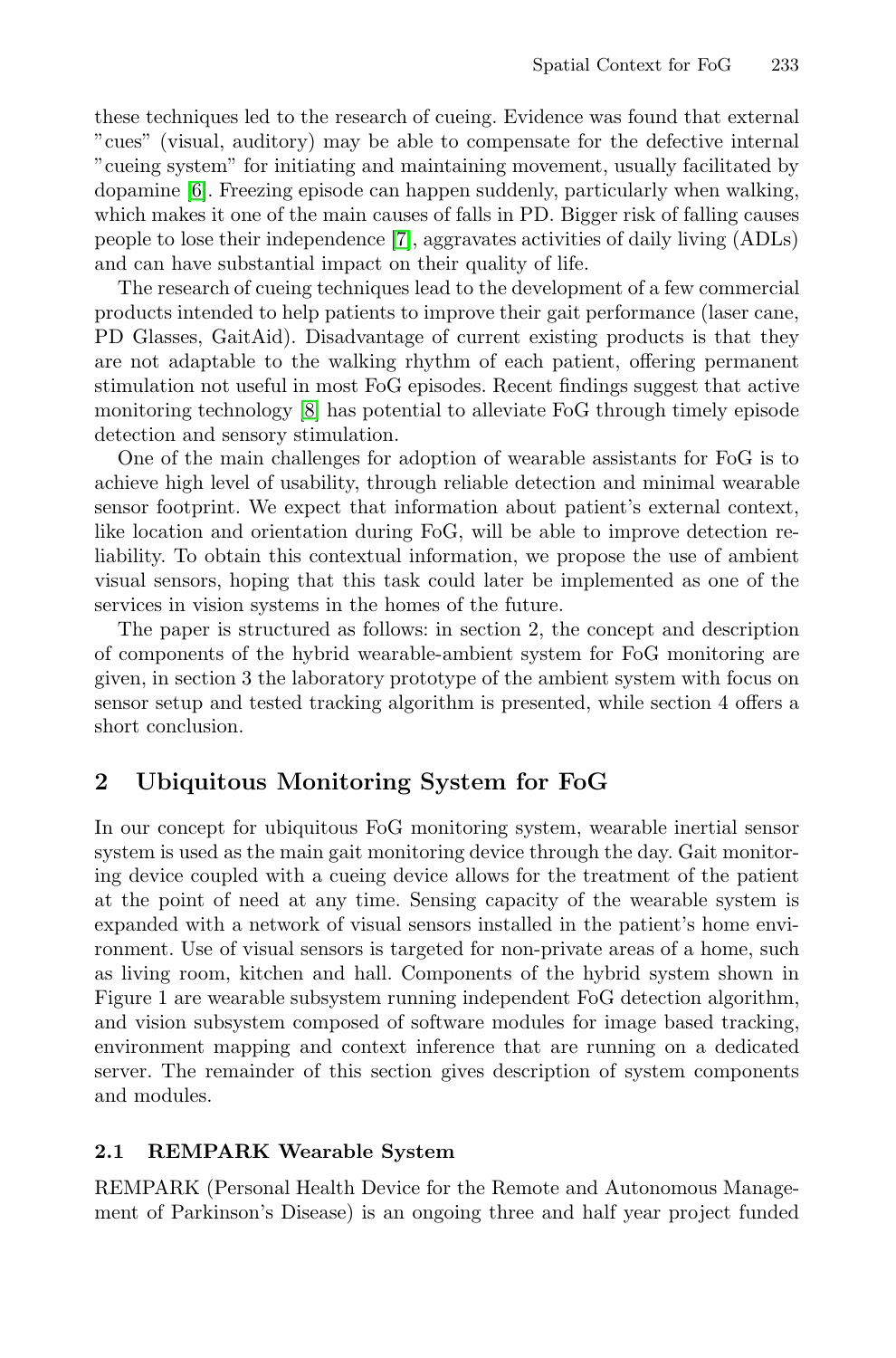### 234 B. Taka et al.



**Fig. 1.** Ubiquitous Monitoring System for FoG. Wearable system independently detects FoG based on IMU data (blue rectangle), except when in home areas covered with vision sensor system (red rectangle), where users spatial context is also considered.

by the European Commission [9]. The ultimate goal of the project is to develop Personal Health System (PHS) with closed loop detection, response and treatment capabilities for management of PD patients. An important part of the final solution is the possibility to detect and act on FoG episode.

Sensing components of the wearable monitoring system include two inertial sensor units, on a waist and around a wrist. Waist sensor is used for the identification of basic movement related parameters such as posture, stride length and gait speed. The task of the wrist sensor is to detect symptoms of tremor and dyskinesia. Possible actuators are injection pump for drug delivery, the auditory cuing system and Functional Electrical Stimulation (FES) system. FES actuator can be used both as a haptic cueing system, and as a step initiating device in the case of detected FoG episode.

Smartphone is acting as the main control and communication unit of the whole Body Area Network (BAN). Furthermore, smartphone is used as the main input device for collecting patient's input about medication intake and nonmotor symptoms. Wearable sensor fixed around the waist is not very valuable for precise indoor localization on its own. However, we expect to be able to utilize this sensor for improved orientation tracking and long term identification in congruence with visual tracking system. Algorithms that run on wearable sensor unit and smartphone are part of the future work and they will not be discussed in this paper.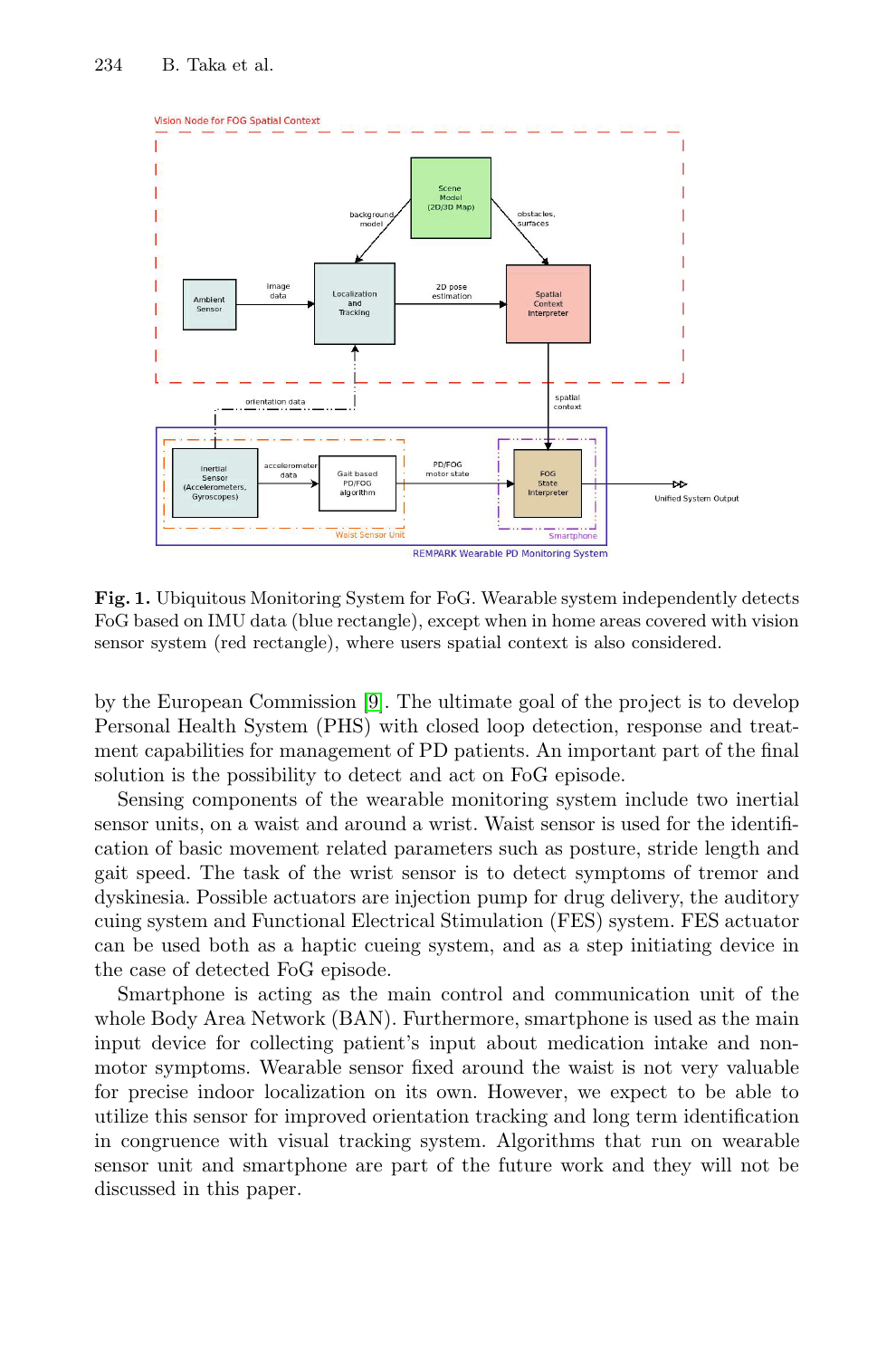### **2.2 Vision System**

Vision system has three main tasks: a) identification and tracking of the patient (*Tracking module*), b) automatic analysis of the observed scene (*Scene Model module*), and c) inference about how current location influences the FoG state of the user (*Context Interpretation module*). Output value of the visual system operation is the estimation of probability of FoG based on current location of the patient.

Applicati[on](#page-7-5) [d](#page-7-5)riven top-down analysis of requirements of each task determines visual system in terms of the type and spatial distribution of vision sensors.

**Tracker Requirements.** To infer spatial context in FoG, we are primarily interested in the locomotion behaviour of the patient, addressing the question of how he changes his location over time. Examples from the literature, show that usually two-dimensional (2-D) point representation involving floor map is sufficient for this kind of task [10]. We extracted situations and contextual triggers of FoG that could be identified from two-dimensional motion in a robust and efficient way under realistic conditions. These are turns, start of walking, approach to destination, narrow spaces and locations where FoG occurs every day. For some situations, like turning, 2-D point representation is not sufficient, so we propose 2-D pose (position and orientation) [as](#page-7-6) [t](#page-7-6)he minimal representation that should be used in the tracking algorit[hm](#page-7-7).

**Scene Analysis Requirements.** In their home environment PD patients are likely to encounter narrow passages, such as doorways or dynamically changing spaces created by other people and movable objects. When the space is perceived to be very narrow for the dimensions of their body, adaptive postural changes during locomotion may be necessary to achieve collision-free passage [11]. Experiments with PD patients show that there might be a direct correlation between the width of the narrow space and tendency for FoG episode [12]. If we want our system to be able to use this direct correlations on a dynamically reconfigurable scene, it is necessary to use a floor map with metric values.

**Sensor Selection.** The need for geometrical relations and real world measurements eliminates the possibility of using monocular color cameras, because they can only do tracking in the image plane, and they are unable to infer distances on the scene. The solution is in the scene recovery by the means of 3-D perception for which there are two possible vision system setups. The first possibility is to use a set of multiple overlapping color cameras per room, which are able to achieve scene reconstruction through joint calibration and solution of the correspondence problem. The second possibility is to use cameras that can sense both color and range data (RGB-D), and which are able to directly recover scene geometry. RGB-D cameras can be installed in non-overlapped mode, focusing only on particular areas in a home. For the laboratory prototype development, we chose to work with the second option.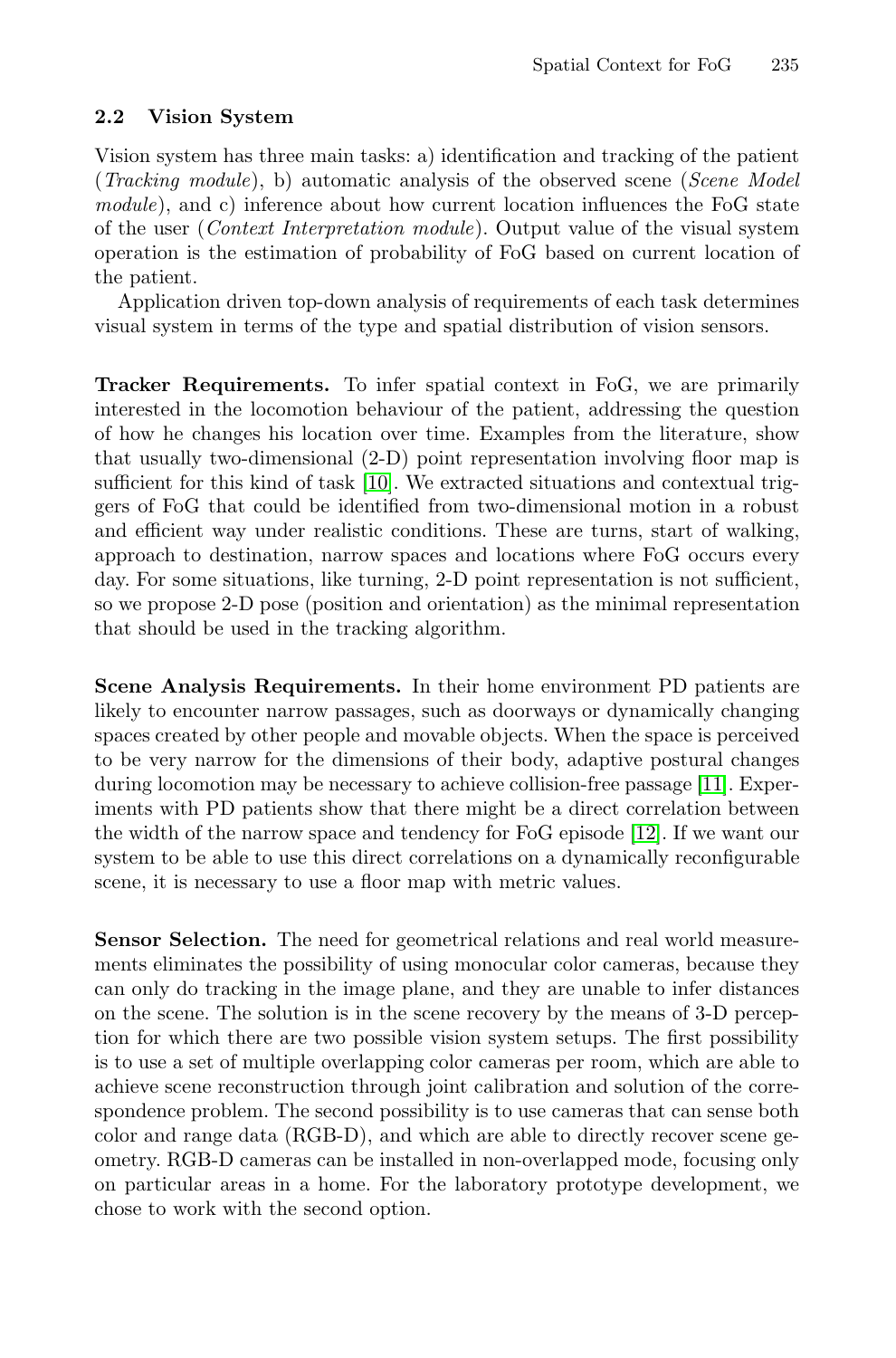**Context Inference Process.** In the case of multiple non-overlapped sensors, context inference process will be done for each RGB-D camera using the concept shown on Figure 1.

Scene Model (SM) module contains 3-D point cloud of the observed scene maintained through periodic updates from the vision sensor. Scene point cloud is updated every few minutes, on occasions when there are no tracked people in the field of view. SM module has dual role in the system. First, updated depth image of the scene is used in the background subtraction process of the vision node tracker. Second, SM module does the planar segmentation and hull extraction of the horizontal and vertical elements, which are obtained from floors, walls and pieces of furniture, and sends them to the Spatial Context Interpreter (SCI) module for further processing.

SCI projects extracted hulls on the floor plane and obtains updated 2-D metric map of the scene (direct geometric representation). Next, SCI analyses the properties of extracted hulls, such as their height, area, relation of vertical and horizontal and tries to infer the meaning of the places on the map, i.e. door or table corner (semantic level representation). Furthermore, SCI employs database, with the history of tracks of the patient and state observations made (historical representation). Combining the set of rules over all three representations, along with the current pose given by the tracker, SCI infers contextual probability of FoG episode. This probability is then published over wireless network and read by FoG State Interpreter (FSI) module running on smartphone device of REMPARK BAN. FSI conducts high level probabilistic fusion of ambient and wearable detector information and produces final system output.

# **3 Laboratory Prototype**

We are currently developing laboratory prototype of the vision system. The prototype development has two main objectives: 1) to prove feasibility of the concept of patient tracking and identification using non-overlapped RGB-D sensors, 2) to establish a way for simple acquisition of video and geometrical data of ADL of PD patients in their home environment.

In our development process, we use one MS Kinect connected with a notebook PC running Linux. The programming is done in C/C++ using *Open Source Computer Vision Library* (OpenCV) and *Point Cloud Library* (PCL) for Kinect data processing, and using *Qt* application framework for user interface design.

# **3.1 Sensor Properties and Setup**

In the laboratory, we use Kinect in the overhead position at a height between 2.2 and 2.4 m and with a downward angle between 20-30 degrees from the horizontal. Although, the nominal operation range of Kinect's range sensor is 0.8 - 3.5 m, we apply it in the extended range of up to 6 m in order to enlarge floor area under observation. Described positioning and the parametric setup of the Kinect sensor, result in the active floor area having trapezoidal shape and size of approximatively 15 m2 (Figure 2.).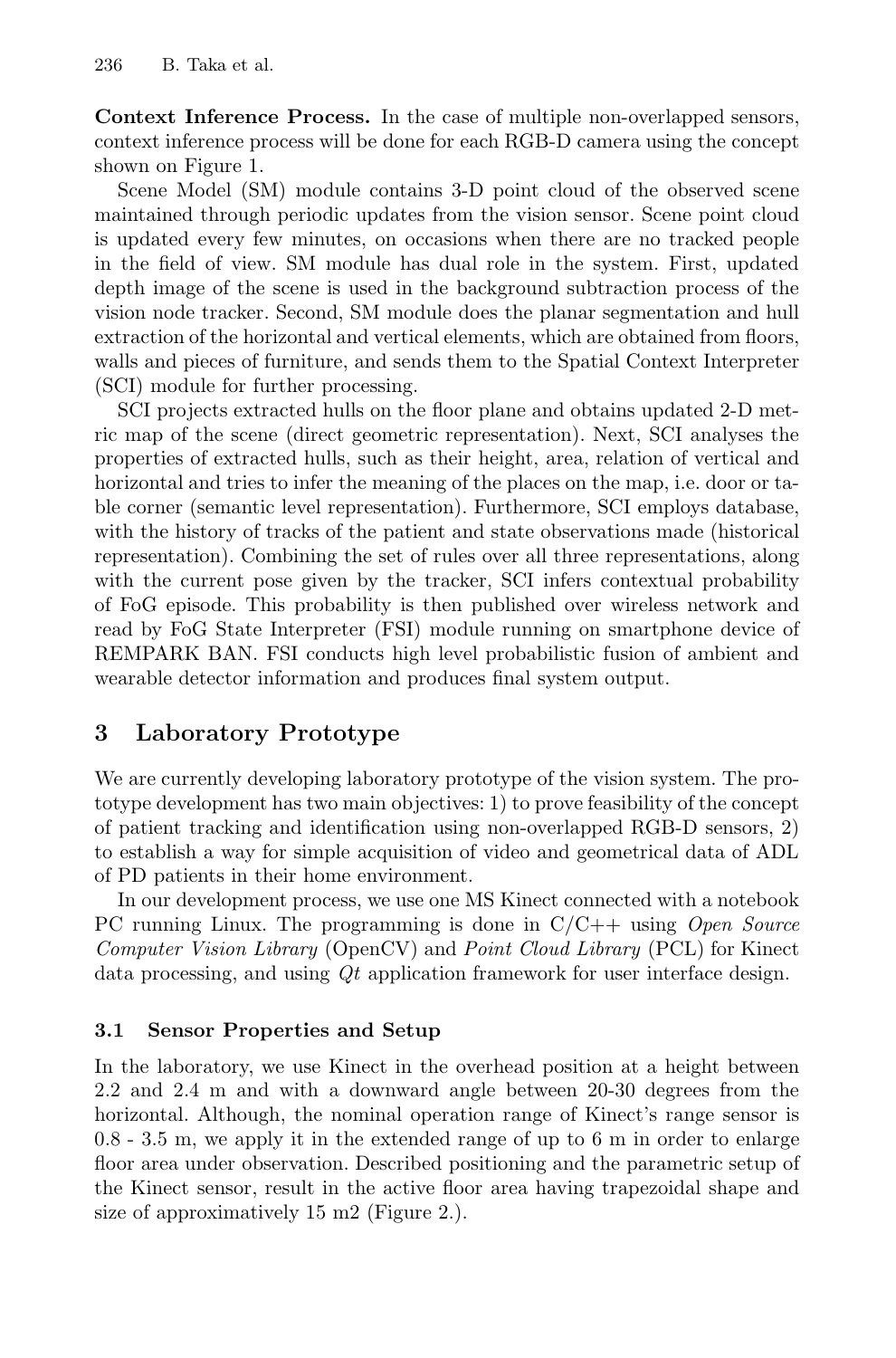

**Fig. 2.** Left, image of Context Lab at TUE Department of Industrial Design. Right, [vis](#page-7-8)ualization of the tracking algorithm. Active tracking area has trapezoidal shape (green line). Tracked position of the person is marked by the red rectangle on the floor plane. Coordinate frame shown in the right down corner is *camera base* frame.

### **3.2 Scene Analysis and Tracking**

*Plan-view* tracking is a computer vision approach which combines geometric analysis, appearance models and probabilistic methods to track people on the 2-D floor plane [13]. The main prerequisite for the successful implementation of any *plan-view* tracking algorithm is to define camera in relation to the floor plane. For our application, we developed a semi-automatic procedure which can detect the floor plane with the minimal input from the user when setting up the system. The procedure is based on planar segmentation by the means of *Random Sample Consensus* (RANSAC) method, and the presumption that the floor plane is among the dominant horizontal planes in the field of view. Two main parameters used during segmentation are the estimate of the camera height in meters, and a minimal number of points for the floor plane.

The procedure takes point cloud of the visible scene as the input, and after applying voxel grid filtering and planar segmentation, it calculates planar equations and hulls of potential candidates for floor plane and visualizes them in the user interface of th[e ap](#page-7-9)plication. User can then choose a hull which is the best fit for the floor plane. Usually, only one or two options are offered. After the user input, the axes of the *camera image* frame are vertically projected on the floor plane. Projected axes form an independent vector base for a new reference frame called *camera base* frame. *Camera base* frame is set in exactly under the camera, with X and Y axes spanning the plane of the floor and Z axis pointing up towards camera. This frame is the main frame of reference for tracking in floor plane.

Our adaptation of the the *plan-view* tracking algorithm for the Kinect sensor is based on the work of Munoz [14]. Significant changes were made in the first two stages of the algorithm, foreground segmentation and point projection, to take into account for the specificities of our hardware configuration (different resolution; 640x480 vs. 320x200, different calibration), different software libraries and the role of the tracker towards the rest of the system.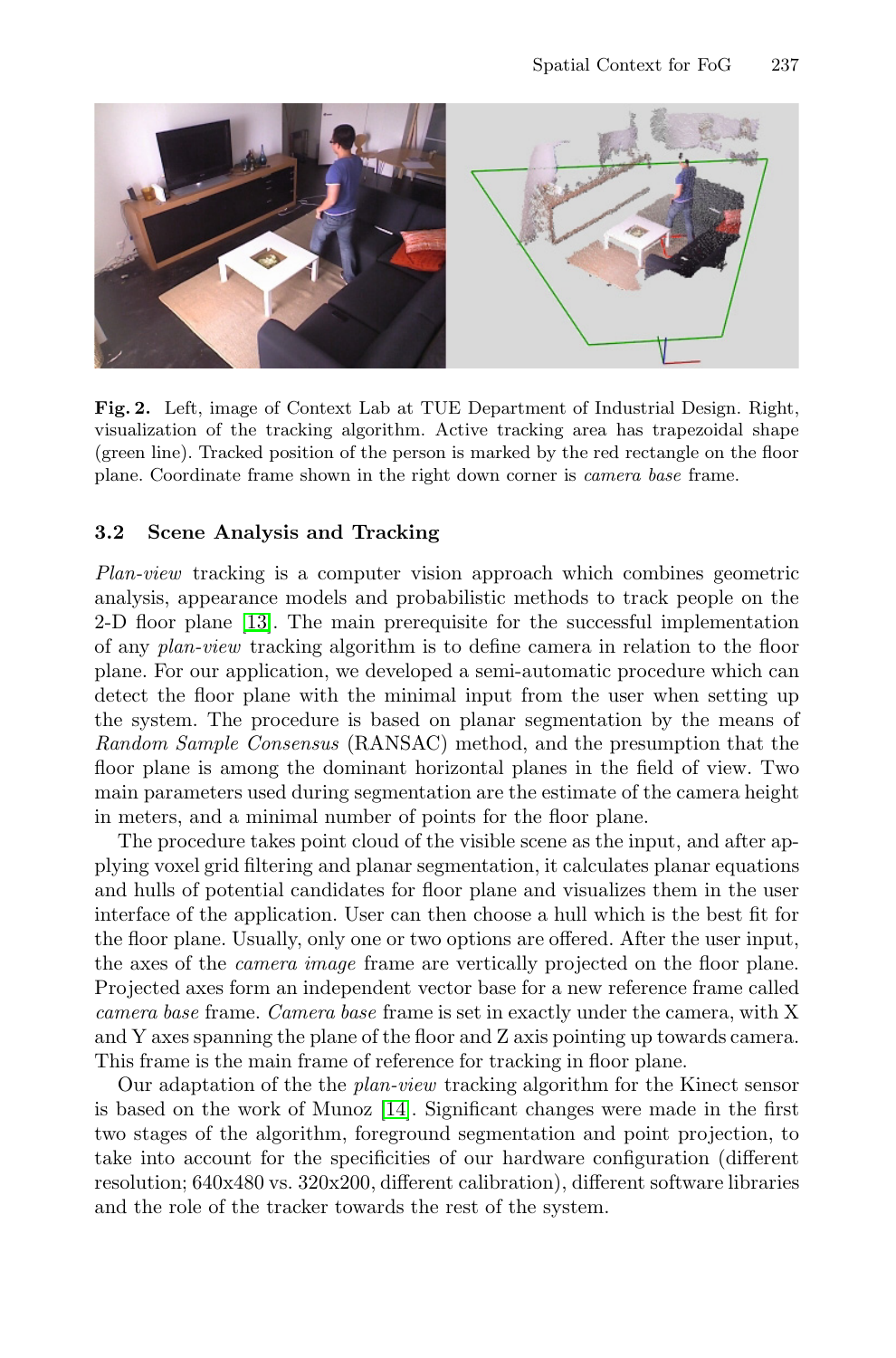#### 238 B. Taka et al.

In our version, image-based foreground segmentation has two inputs, the first being depth image of the newest frame from the range sensor and the second being depth image in the background model maintained by Scene Model module. These images are used in the simple subtraction and binary threshold step, to produce unsegmented foreground image. After morphological erosion on the foreground image, contour detection function is applied. Only contours of area size greater than the empirical threshold are kept for further processing. The empiri[cal](#page-7-9) threshold is set as a size of the upper body half of the grown human that faces camera sideways at the distance of 6m.

Applying foreground mask over color image, and using intrinsic parameters of the range sensor, color point cloud of the foreground is built. This point cloud is transformed into *camera base* frame using the transformation matrix that was calculated during camera setup process. After the transformation, points of the foreground cloud are projected vertically onto the floor plane. From this stage onward, representation maps, people detector and particle filter implementation are done accordingly to [14], so we point the reader to the referenced work for the detailed description. The example of the tracker under operation, as can be seen inside our application, is given at the right of Figure 2.

Preliminary, qualitative tests of the tracker in the laboratory conditions, confirmed that it is able to deal well with the occlusions of the lower extremities produced by the furniture, and that it is able to keep track of the people with sub-meter precision, which are both important properties for our intended purpose. Using non-optimized code with visualization on dual-core P4 2.2 Ghz, we were able to get operation at around 5 Hz.

### **4 Conclusions and Future Work**

In this paper we presented the concept for ubiquitous monitoring system for detection of FoG in PD patients. The concept combines wearable system for gait monitoring with ambient visual sensors for context analysis. In the spatial context analysis, we go beyond localization, as we are also trying to take into account changing characteristics of the surrounding home environment. The focus of the presented practical work is on the implementation of a laboratory prototype of vision system for human tracking. Preliminary results showed that it was possible to adapt chosen tracking algorithm to work with Kinect, and that the algorithm was well suited for handling occlusions in a simulated home environment. The wearable system was presented in terms of sensing components and desired functionality, but none of its algorithms were discussed in this work.

Future work on ambient sensor system will be done in the direction of tracker improvements and scene analysis algorithms. Existing tracker needs to be expanded with the ability of orientation tracking and long-term identification. In scene analysis, we will focus on automatic planar segmentations of 3D scene models and on-line 2-D map building.

**Acknowledgement.** This work was supported in part by the Erasmus Mundus Joint Doctorate in Interactive and Cognitive Environments, which is funded by